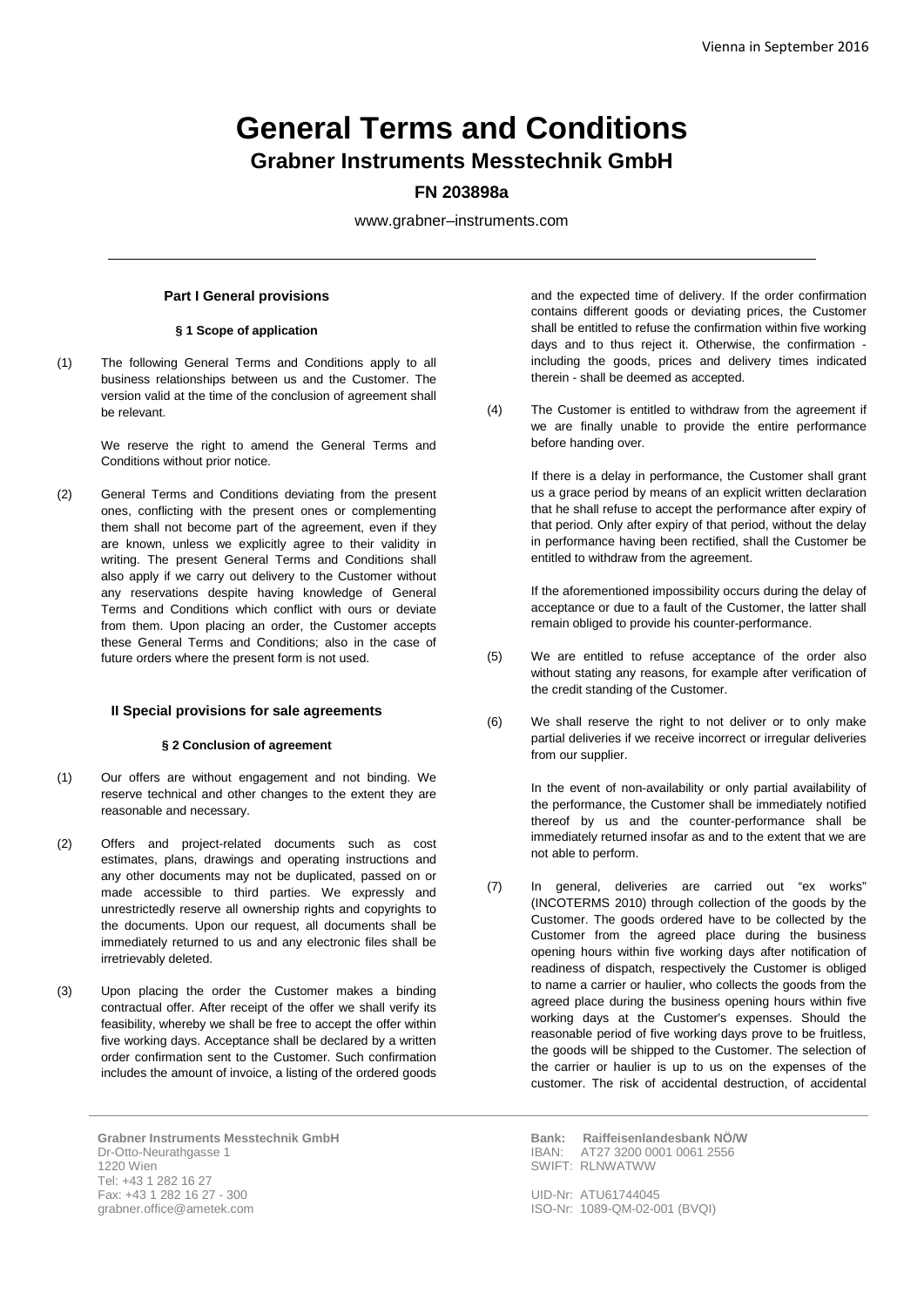loss and/or of accidental damage of the goods is transferred to the customer at the latest of being notified that the goods are ready for delivery respectively collection or transfer to the carrier or haulier, however, at the latest after expiration of five days of the collection period.

We do not accept any obligation to load the goods on the collecting vehicle.

Other terms of delivery require our express prior written approval. If delivery is delayed thereby, the risk shall be transferred to the Customer at the time of the beginning of the delay. The sending is always made "ex works" at the expenses of and, from the beginning of the loading, at the risk of the customer. The place of loading, the carrier or haulier, the kind of sending and the way of sending is exclusively determined by us. We shall be not liable for loading and/or transport damages, of whatsoever kind, except in case of our gross negligence or our intent in connection with the damage.

#### **§ 3 Prices and terms of payment**

(1) Prices shall be ex works without assembly, installation costs, shipping charges, customs or insurance costs. The prices offered shall be valid until revoked. Unless otherwise agreed upon in writing, payment shall be made in advance or by an irrevocable letter of credit (L/C). Failing to fulfil advanced payment or submitting a L/C will cancel the order. Given different payment terms in case of a default of payment the legal interest rate of currently 8% shall apply.

> All costs in connection with the default of payment on the part of the Customer shall be invoiced to the latter, together with any costs of any possible involvement of a debt collection office or a law firm.

- (2) If the last reminder, which is identified as such, is not paid within the deadline stipulated, we shall be free to request the goods to be returned to us, whereby any costs and risks in connection therewith shall be entirely borne by the Customer.
- (3) Offset by the Customer shall only be admissible with counter claims which have become res judicata or have been accepted by us in writing.
- (4) We shall establish a new price list every year. At least 30 days before entry into force of such price list the Customers shall be informed about any price increase. Upon entry into force of the new price list the prices indicated therein shall be relevant for all those orders of the Customer for which we have not yet sent a confirmation of order.

### **§ 4 Retention of title**

- (1) We retain the title of the goods until full payment of the purchase price (retention of title) has been received.
- (2) The Customer shall be obliged to treat the goods with proper care during the period of retention of title. Insofar as service and maintenance works are necessary, the Customer shall

**Grabner Instruments Messtechnik GmbH** Dr-Otto-Neurathgasse 1 A - 1220 Wien Tel: +43 1 282 16 27 Fax: +43 1 282 16 27 - 300 grabner.office@ametek.com

carry out such works at his own expense on a regular basis. If these works are carried out by us due to a separate agreement, the special provisions as set out in Part III of the present General Terms and Conditions shall apply.

The Customer shall immediately inform us of any third parties gaining access to the goods, in particular of any compulsory executions or any damage caused to the goods or any destruction of the goods. The Customer must immediately notify us of any change in possession of the goods as well as of any change of his own address.

The Customer shall reimburse us in respect of any damage, expenses and costs caused by a violation of these obligations and by necessary interventions against the access of third parties to the goods.

- (3) In the case of any conduct of the Customer which is in contravention of the agreement, in particular in the event of delayed payment, we shall be entitled to withdraw from the contract and to request the goods to be returned to us. In addition, we shall be entitled to withdraw from the contract in the case of a violation of duty according to  $\S$  4 Z 2 and to request the goods to be returned to us if we can no longer reasonably be expected to maintain the contract.
- (4) Any handling and processing of the goods by the Customer shall always be in our name and on our behalf. If the goods are processed, we shall acquire co-ownership of the new item in the proportion of the value of the goods delivered by us.

#### **§ 5 Transfer of risk**

(1) The risk of accidental loss and accidental deterioration of the goods shall be transferred to the Customer at the time the goods are made available for collection by him, at the latest after expiration of five days of the collection period.

If in contrast to the contents of the General Terms and Conditions shipment of the goods is agreed upon, the risk of accidental loss shall in such case be transferred to the Customer at the time of handing over to the forwarding agent.

(2) Deliveries may be insured against damages to be precisely defined, if full costs thereof are borne by the Customer.

#### **§ 6 Warranty**

- (1) For any defects of the goods we shall for the time being offer warranty at our option either by repairing or replacing the good. Such warranty applies for a period of two years after handing over.
- (2) If repair or replacement is not possible or not expedient, a conversion of the agreement may at any rate only be requested by the Customer in the case of major defects that cannot be remedied.
- (3) The Customer shall examine the delivered goods, including any accessories and documentation, for defects and shall

**Bank: Raiffeisenlandesbank NÖ/W**<br>IBAN: AT27 3200 0001 0061 2556 IBAN: AT27 3200 0001 0061 2556 SWIFT: RLNWATWW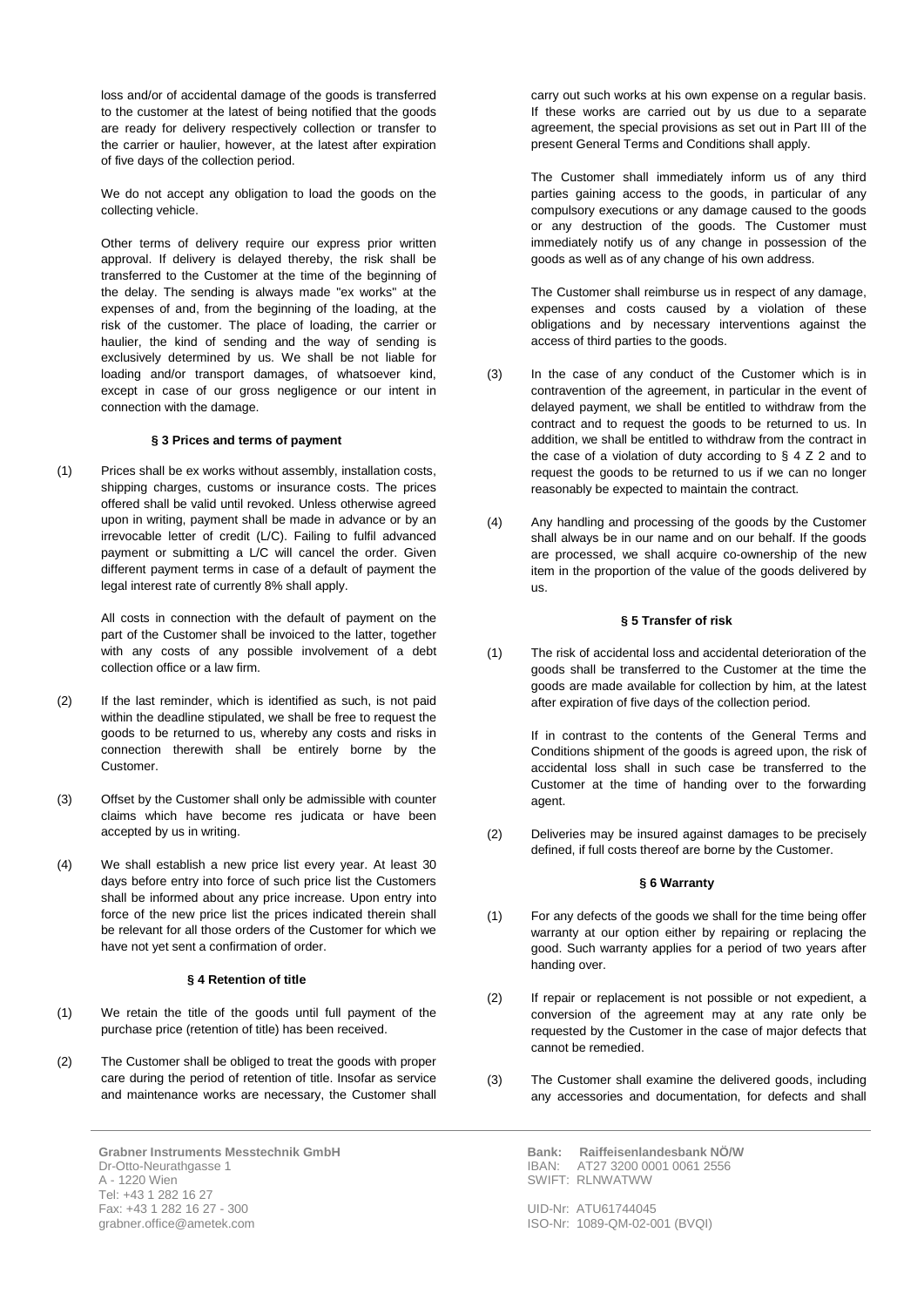inform us in writing about any such defects within a period of five working days after handing over of the goods. Otherwise, assertion of any warranty claims is excluded.

Hidden defects shall be notified to us in writing within a period of five working days after the first opportunity of discovering such defects, otherwise the warranty entitlement shall cease to exist.

Timely dispatch of a notice of defects shall suffice for the observance of the period mentioned above.

The contractor shall bear full burden of proof with regard to any claim entitlements, in particular concerning the defect itself, the time of detection of the defect and the timeliness of the notice of defect.

- (4) Warranty claims shall cease to exist if the goods are operated improperly or if they have been manipulated. This also includes improper servicing which is carried out in deviation of our instructions and indications. Warranty claims shall be excluded if damage is caused by improper operation or handling, if the equipment has been subjected to improper interventions or if non-original spare parts and/or accessories have been used for the equipment. The Customer's warranty claim shall cease to exist if third-party consumable material is used or if third-party parts are installed.
- (5) We shall bear the costs of transport if goods are sent to us based on a justified warranty claim.

We shall only assume the risks for the goods sent to us and warranty claims in relation thereto shall only exist if shipment is carried out in an appropriate manner. No liability is assumed and no warranty claims shall arise in the event of damage caused to the goods due to the transport, for example if the goods have not been packaged in a manner safe for transport. Consequently, the original packaging should be used for the transport. We advise the Customer to have the handing over of the goods to the forwarding agent documented accordingly.

(6) If we accept a piece of equipment for repair within the warranty period, the warranty period shall not start to run for the entire period but only for the parts newly installed or repaired by us. With regard to parts that are not newly installed or not repaired, the warranty period shall start with their original handing over.

#### **§ 7 Restrictions of liability – Indemnity**

(1) Outside of the scope of application of the product liability act, our liability shall be limited to intent or gross negligence. Cases of liability shall be claimed within six months after they have become known, at any rate within two years after handing over.

> To the extent this is legally permissible, liability for slight negligence, compensation of consequential loss and pecuniary loss, savings not obtained, loss of interest and

damage due to third-party claims against the Customer shall be excluded.

#### **§ 8 Export control regulations**

- (1) The contractual products delivered may contain technologies and software which are subject to the relevant export control regulations or the Austrian foreign trade law and the export control regulations of the USA or other countries to which the products are delivered or where they are used. The Customer undertakes to adhere to these regulations. In particular, the products may - in accordance with the aforementioned export regulations - not be delivered or licensed to defined users or countries or to users who are involved in activities regarding mass destruction weapons or genocide.
- (2) The Customer is aware of the fact that the export control regulations contain different limitations depending on the goods acquired and that such regulations are modified on a regular basis. He thus undertakes to independently obtain information about these regulations before every export or re-export from the relevant Austrian authority or in accordance with US regulations from the US-Department of Commerce, Office of Export Administration, Washington, D.C. 20230. Irrespective of whether the Customer indicates the final destination of the contractual product delivered, it lies within the responsibility of the Customer to obtain any necessary authorization from the relevant authority before he exports such products.
- (3) Any forwarding of contractual products to third parties by the Customer, irrespective of whether this occurs with or without our knowledge, also requires the transfer of the export authorization conditions. The Customer is liable towards us for the proper observance of these conditions. Embargo regulations set out in international conventions or determined by international organisations (such as the UN) shall be strictly adhered to.
- (4) In the event of an export of contractual products the Customer shall solely be obliged to obtain the necessary export and customs permits at his own expense. We do not assume any warranty or guarantee with regard to the admissibility of export of the products bought.

#### **§ 9 Repair**

- (1) If a piece of equipment is sent to us for repair, this is deemed to be a repair order. The Customer shall be provided with an estimate of the repair costs for acceptance, without any warranty.
- (2) Expenses for the estimate of costs are charged, currently EUR 300.00 plus 20% VAT. If after submission of an estimate of the repair costs an order to carry out these repair work is placed, the costs for the estimate of costs shall be credited against the repair costs.
- (3) The estimate of costs shall be confirmed or rejected in writing within five working days after delivery of the request

**Grabner Instruments Messtechnik GmbH** Dr-Otto-Neurathgasse 1 A - 1220 Wien Tel: +43 1 282 16 27 Fax: +43 1 282 16 27 - 300 grabner.office@ametek.com

**Bank: Raiffeisenlandesbank NÖ/W**<br>IBAN: AT27 3200 0001 0061 2556 IBAN: AT27 3200 0001 0061 2556 SWIFT: RLNWATWW